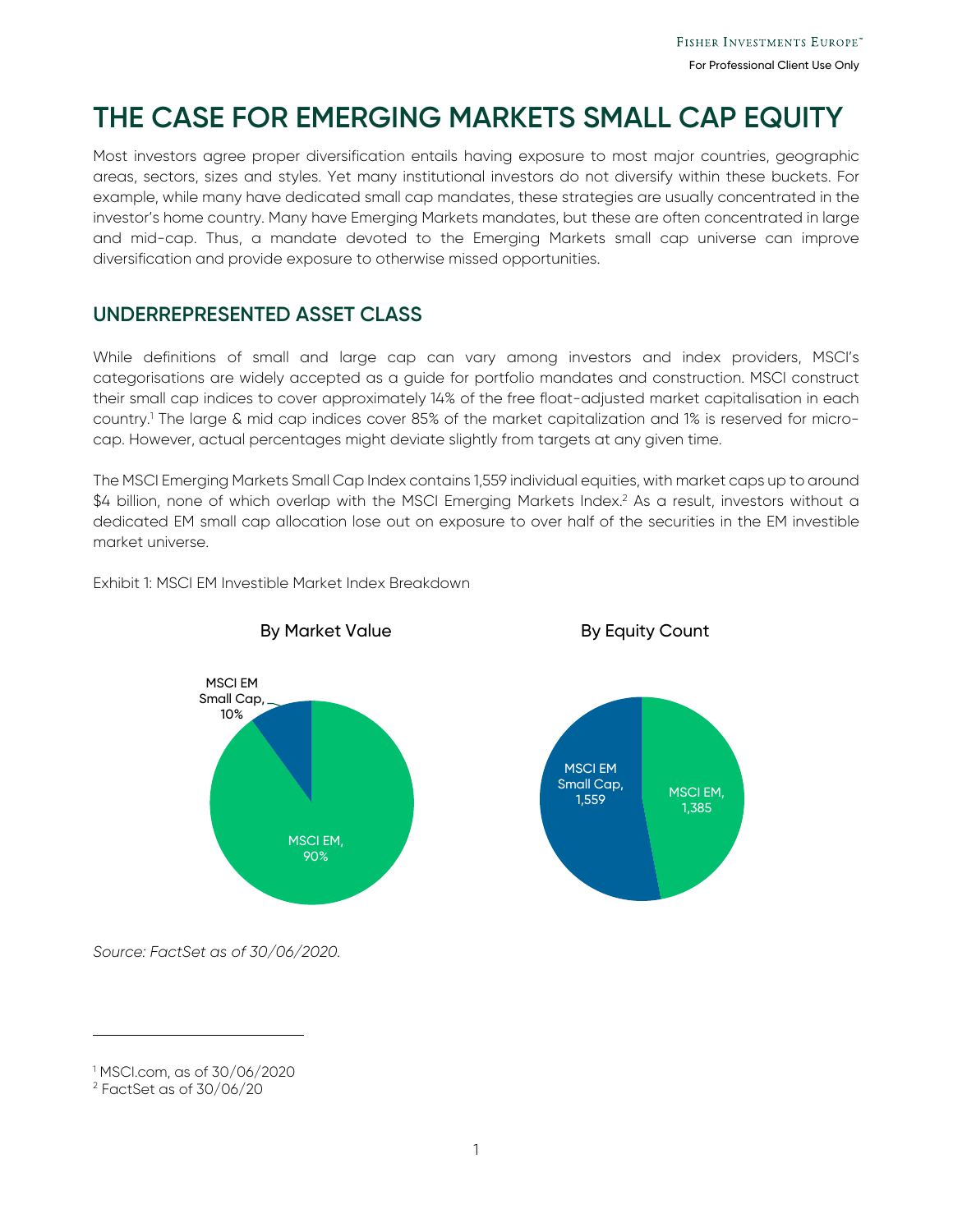While institutional investors generally have significant exposure to small cap mandates in their home country, in aggregate, they have a rather large blind spot to global small cap equities. This lack of small cap exposure is even more pronounced in global developed ex-US as well as EM mandates. As shown in Exhibit 2, only 2.4% of institutional Emerging Markets AUM is allocated to small cap.

Exhibit 2: Institutional Asset Allocations in eVestment

#### AUM Billions USD



*Source: eVestment Alliance as of 31/12/2019. Percentages indicate the distribution of small/SMID versus large and mid-cap relative to the designated universe. Small cap strategies are defined as strategies defining their cap size as small or small/mid.*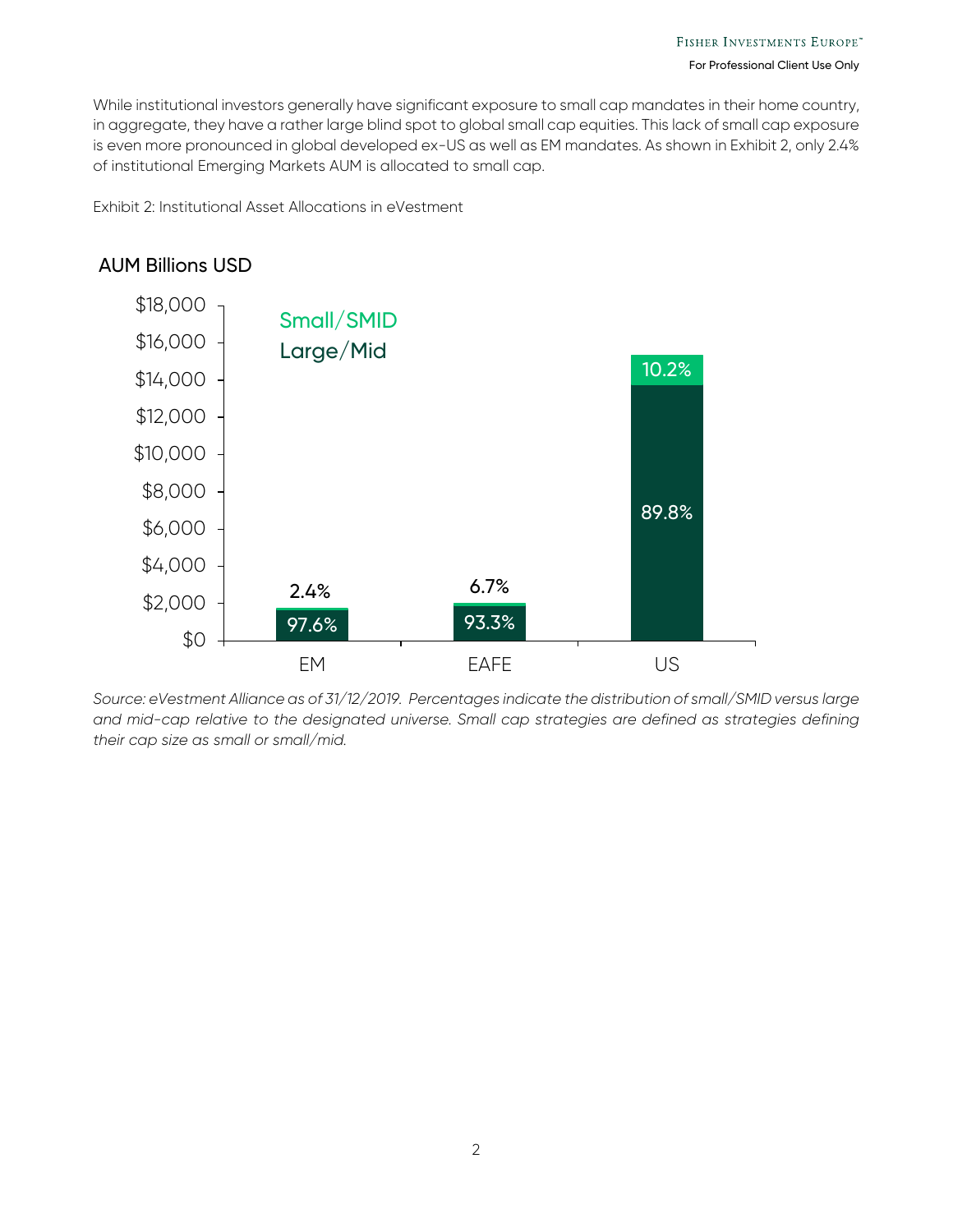## **EMERGING MARKETS SMALL CAP'S UNIQUE ATTRIBUTES AND DIVERSIFICATION BENEFITS**

Investors stand to benefit from an allocation to Emerging Markets small cap because of the category's unique attributes and diversification benefits.

#### **DIRECT EXPOSURE**

Like most small cap equities, Emerging Markets small cap firms see a greater percentage of their revenue derived domestically rather than abroad. As such, the category offers investors more direct exposure to a burgeoning trend: the rise of the Emerging Markets consumer. As Emerging Market countries transition to developed, increasing prosperity implies increased consumption from an emerging middle class—a market largely served by domestic firms. Exhibit 3 shows a sector-by-sector comparison of the MSCI EM Small Cap vs. the MSCI EM.

Exhibit 3: Revenue Exposure Comparison by Sector



*Source: FactSet GeoRev as of 30/06/2020. Sector revenue exposure is provided using a weighted average.*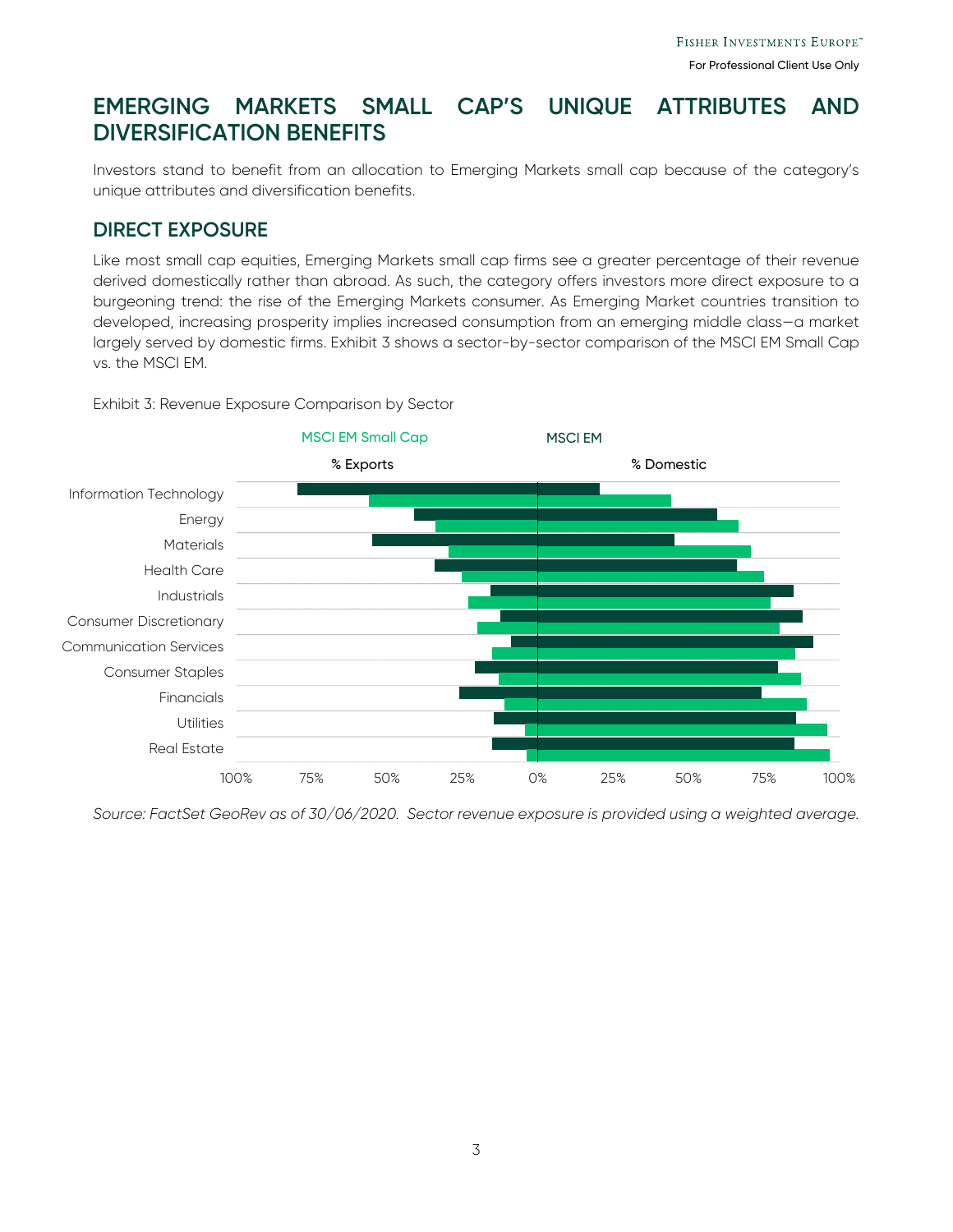#### **DIVERSIFICATION**

While equities are inherently correlated, Emerging Markets small cap equities are *relatively* less correlated to other major equity indices–providing a potential diversification benefit to portfolios.

|                       | <b>MSCIEM</b><br>Small Cap | <b>MSCI EM</b> | <b>MSCI Europe</b> | <b>MSCI Europe</b><br>Small Cap | <b>S&amp;P 500</b> | Russell 2000 | <b>MSCI World</b> | <b>MSCI World</b><br>Small Cap |
|-----------------------|----------------------------|----------------|--------------------|---------------------------------|--------------------|--------------|-------------------|--------------------------------|
| MSCI EM Small Cap     |                            |                |                    |                                 |                    |              |                   |                                |
| <b>MSCIEM</b>         | 0.94                       |                |                    |                                 |                    |              |                   |                                |
| <b>MSCI Europe</b>    | 0.73                       | 0.77           |                    |                                 |                    |              |                   |                                |
| MSCI Europe Small Cap | 0.78                       | 0.78           | 0.91               |                                 |                    |              |                   |                                |
| <b>S&amp;P 500</b>    | 0.67                       | 0.73           | 0.83               | 0.74                            |                    |              |                   |                                |
| Russell 2000          | 0.66                       | 0.70           | 0.74               | 0.76                            | 0.83               |              |                   |                                |
| <b>MSCI World</b>     | 0.76                       | 0.81           | 0.93               | 0.85                            | 0.96               | 0.83         |                   |                                |
| MSCI World Small Cap  | 0.79                       | 0.80           | 0.84               | 0.90                            | 0.83               | 0.93         | 0.90              |                                |

Exhibit 4: Correlation Matrix of Major Equity Indices

*Source: FactSet as of 30/06/2020. Based on monthly price returns in USD from 01/06/1994 to 30/06/2020.* 

Emerging Markets small cap can also add a diversification benefit to a pre-existing allocation to Emerging Markets. No category of equities is inherently superior to another—countries, sectors, sizes and styles tend to trade leadership often and irregularly, just as Emerging Markets small cap has done since 1995, the earliest available full-year data (Exhibit 5).

Exhibit 5: Spread between EM Small Cap and EM Annual Returns



Source: FactSet as of 31/12/2019. Based on calendar year total returns in USD.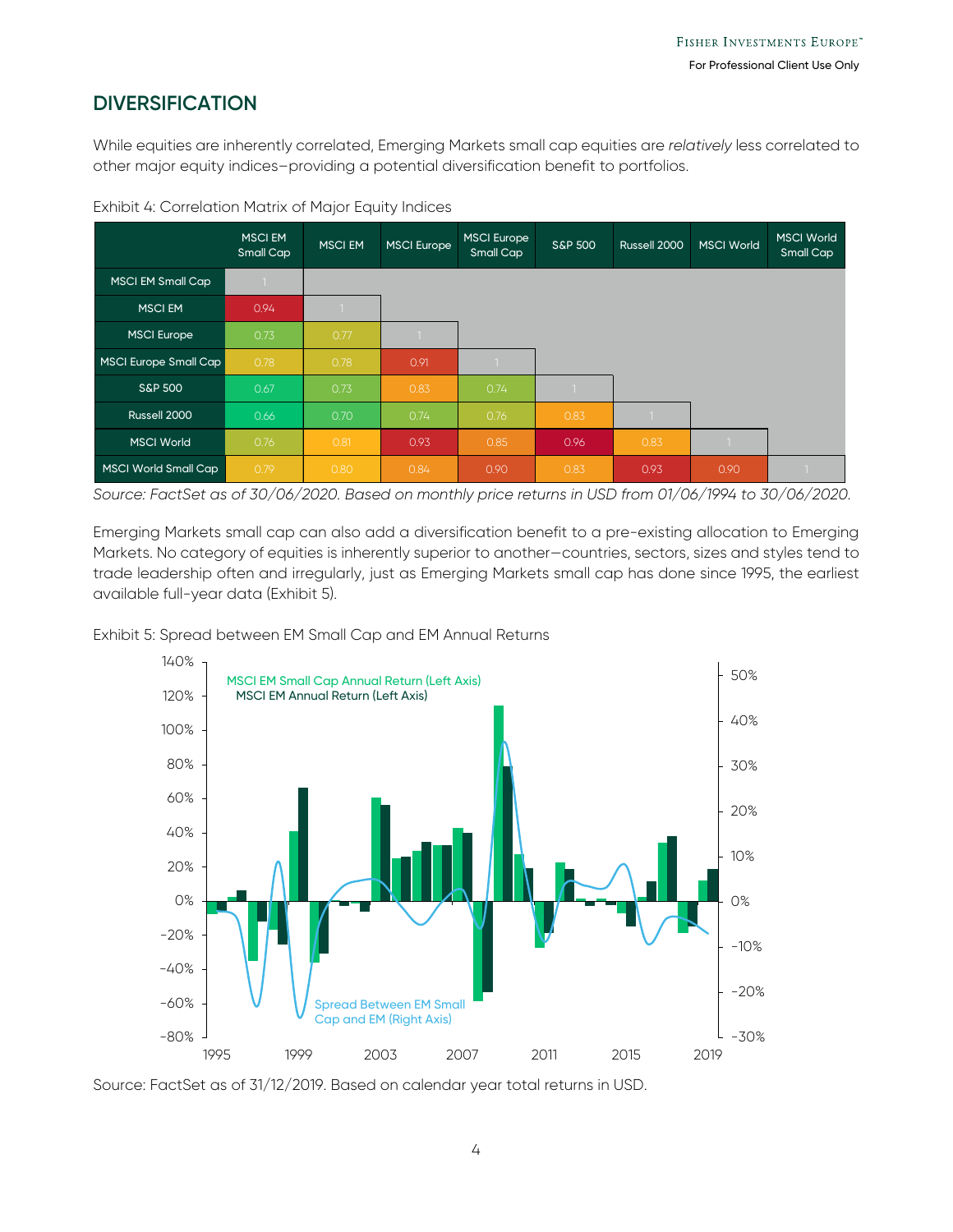#### **WHY TOP-DOWN IN EM SMALL CAP?**

Within a broad category, subcomponents also frequently trade leadership. In Emerging Markets small cap, relative performance of each sector and country varies over time. As shown in Exhibit 6, there is often a significant gap between the top- and bottom-performing sectors within the Emerging Markets small cap universe. This means there are ample opportunities for an active top-down manager to generate excess returns through sector allocation.



Exhibit 6: MSCI Emerging Markets Small Cap Sector Performance Spreads

*The data set for a given year is the MSCI Emerging Markets Small Cap Index constituent list for each year end, and the returns used are price returns. "Outperforming Sectors" takes the arithmetic average of the*  performance of all sectors in the MSCI Emerging Markets Small Cap Index that outperformed the overall *MSCI Emerging Markets Small Cap Index for a given year. The same concept is applied for "Underperforming Countries." The "Average Sector Spread" is the arithmetic average of the yearly spread between "Outperforming Sectors" and "Underperforming Sectors." Data in USD. Source: FactSet. As of 31/12/2019.*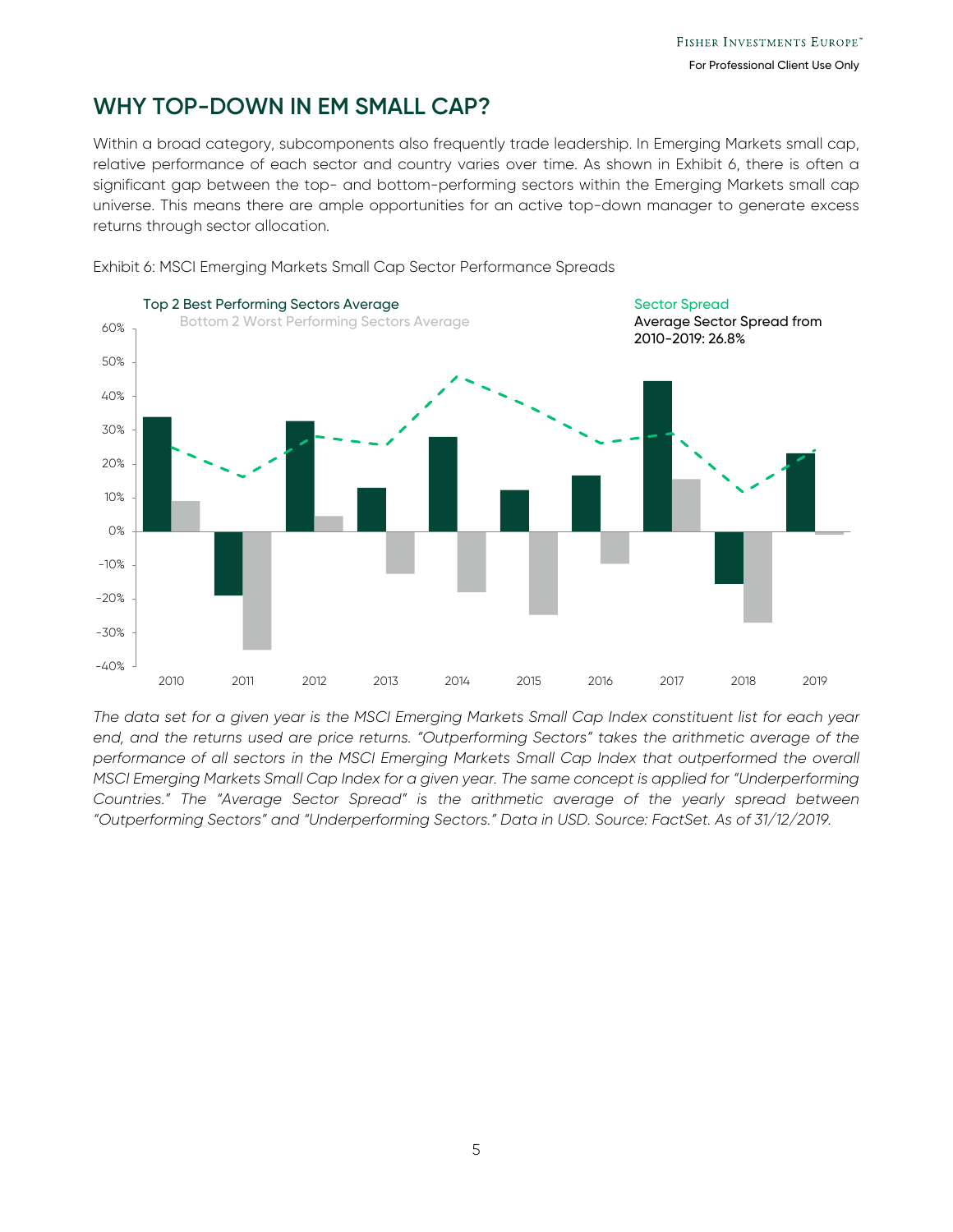Because of the wide divergence in country weightings, annual returns at the country level are extremely variable—in countries such as the Czech Republic, Hungary and Colombia returns depend on fewer than 10 companies (or, in the Czech Republic's case, one), causing them to regularly be among the category's most extreme. However, even if you strip out these outliers and limit the analysis to countries regularly including 40 or more companies, annual performance spreads tend to be wide (Exhibit 7).



Exhibit 7: MSCI Emerging Markets Small Cap Select Country Performance

*Source: FactSet as of 31/12/2019. Analysis based on annual returns in USD for the MSCI Brazil, China, India, Indonesia, Korea, Malaysia, South Africa, Thailand, Taiwan and Turkey Small Cap Indices. The Top 2 Best*  Performing data points are the average total returns of the top two performing countries for each given year. *The Bottom 2 Worst performing data points are the average total returns of the bottom two performing countries for each given year. The Spread data points are the difference between the average of the top two and bottom two performing countries for each given year.*  2010 2011 2012 2013 2014 2015 2016 2017 2018 2019

These wide performance spreads imply an active top-down approach is ideally suited for the space. Sector leadership trends change often and irregularly and so do country leadership trends. These shifts are usually driven by economic, political, and sentiment drivers which we continuously monitor to identify shifts and whether the market has discounted them yet. Leadership trends also typically last for a sufficiently long period for investors to be able to capitalise on them. Most investors have had a tendency to think of Emerging Markets as one broad category of nations, all with similar drivers. This, however, is no longer the case (if it was ever true). Drivers vary significantly around the world; Indonesia is not Taiwan, South Korea is not Malaysia or Peru. By assessing the political and economic conditions impacting each country and sector and weighing whether sentiment reflects these features, we seek to capitalise on potential opportunities while managing potential risks-tactically overweighting the areas expected to lead and underweighting the areas expected to lag.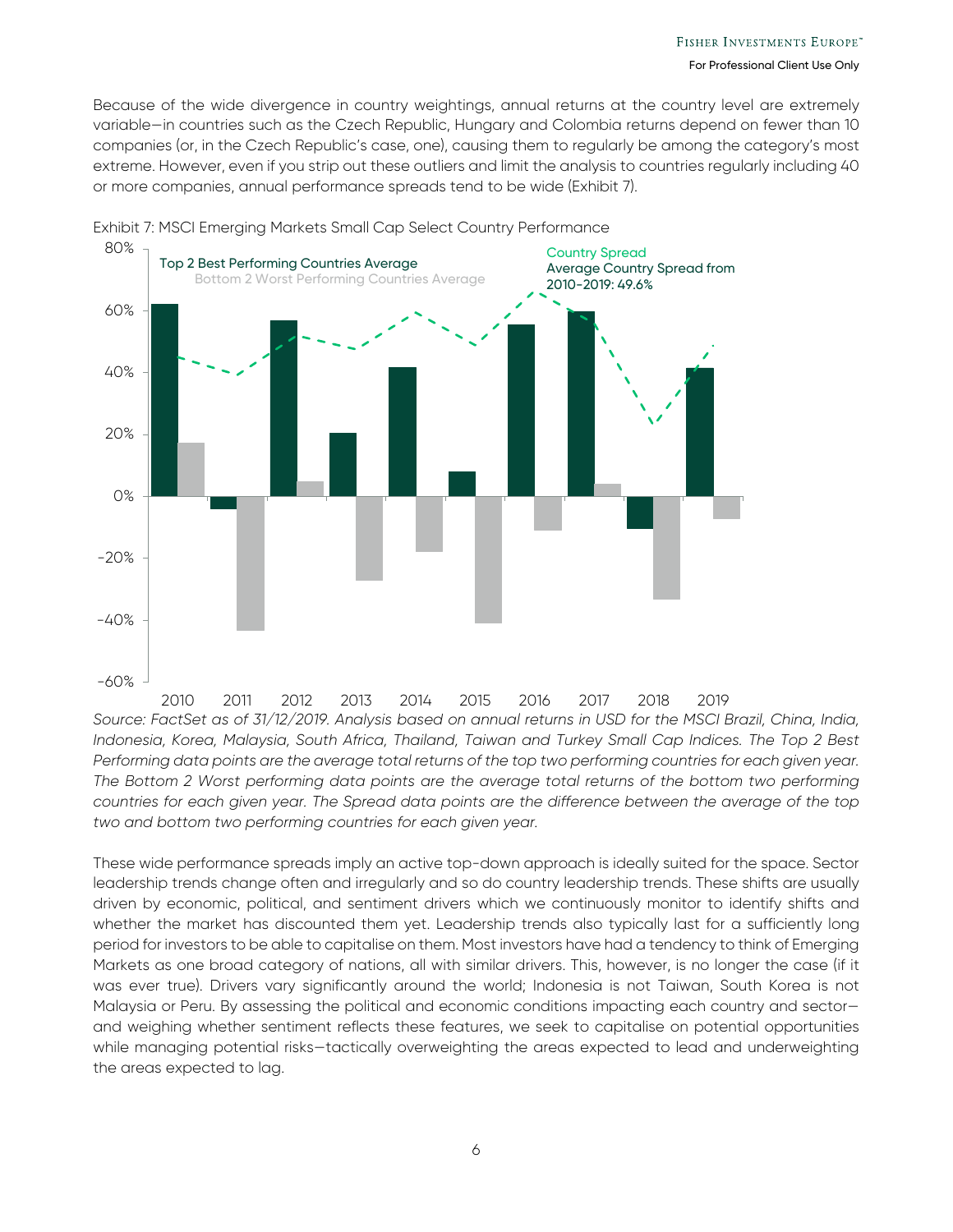While most investors focus on equity selection, sector and country leadership trends significantly influence whether an equity out- or underperforms. Outperforming countries and sectors see a higher portion of their companies beat the benchmark compared to underperforming countries or sectors—making equity selection easier (Exhibits 8 and 9).



#### Exhibit 8: Outperforming Countries see more of their Companies Outperform % OF OUTPERFOMING EQUITIES FROM...





% OF OUTPERFOMING EQUITIES FROM...

*Source: FactSet as of 31/12/2019, using calendar year returns of each index constituents. In USD.*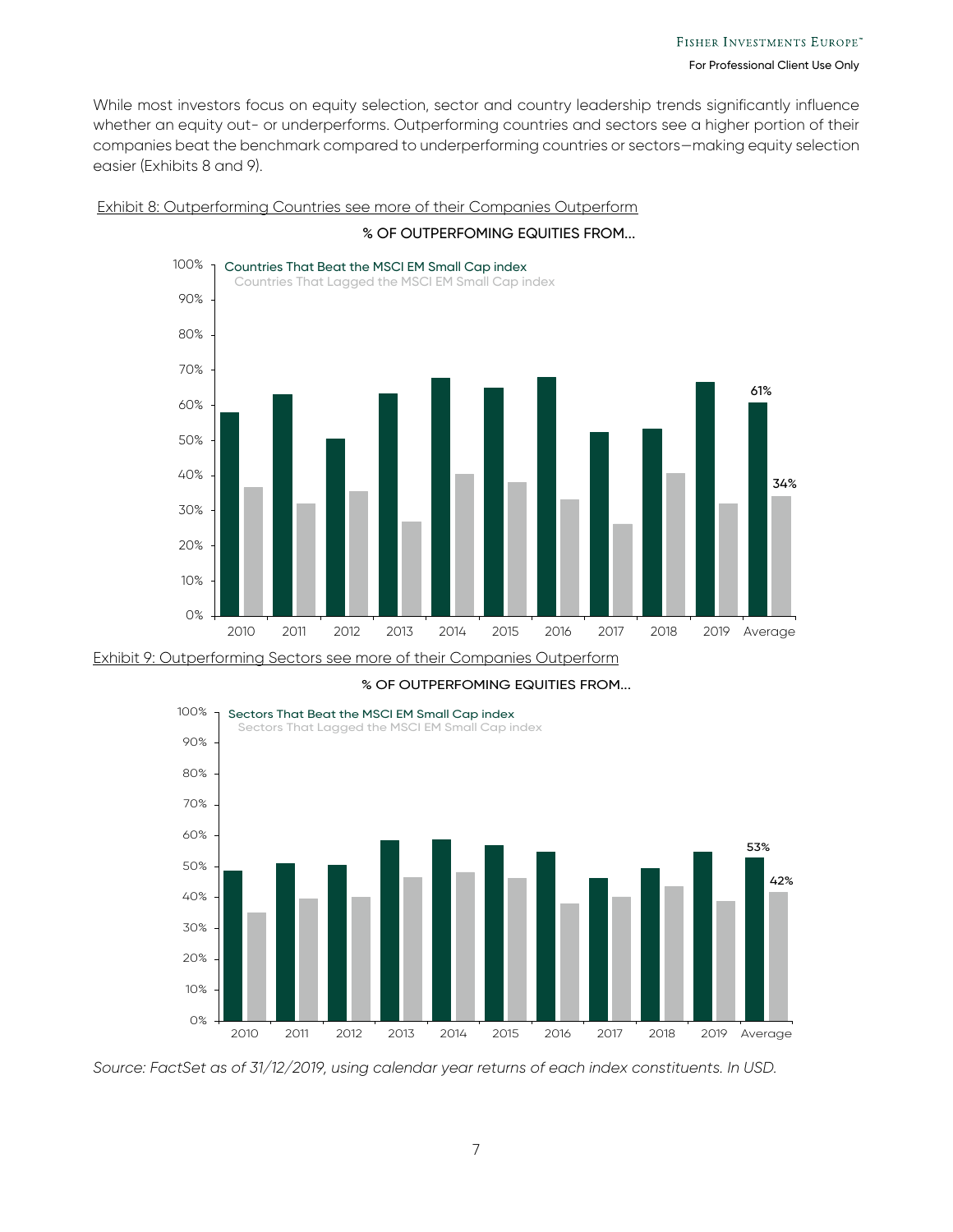#### **PROCESS DIVERSIFICATION WITH TOP-DOWN**

Despite the impact top-down drivers have on Emerging Markets small cap, most investment managers in the space focus on equity selection. As tracked by eVestment, the small cap universe is dominated by Bottom Up and Combined Approach managers, positioning a Top Down strategy as a process diversifier within existing small cap allocations. (Exhibit 10)

|              | <b>Bottom Up</b> | <b>Combined Approach</b> | <b>Top Down</b> |
|--------------|------------------|--------------------------|-----------------|
| <b>US</b>    | 2,525            | 473                      | 214             |
| <b>EAFE</b>  | 407              | 91                       |                 |
| EM           | 443              | 145                      | 36              |
| <b>Total</b> | 3,375            | 709                      | 267             |

Exhibit 10: Investment Manager Approach Across Different Asset Classes

*Source: eVestment Alliance as of 30/06/2020. Includes all equity managers in each universe that are reporting on their screening approach.* 

## **SUMMARY**

Given that small cap equities make up a sizable portion of Emerging Markets' market value and over half of the EM investable market universe by equity count, it should be an integral component in an investor's portfolio. In our view, most institutions are underexposed to Emerging Markets small cap, exposing themselves to significant opportunity cost given the category's unique attributes.

We believe a dedicated allocation to Emerging Markets Small Cap equity with a Top-Down investment approach can best capitalise on these opportunities. Further, a Top Down approach can be a valuable process diversifier within a multi-manager line-up.